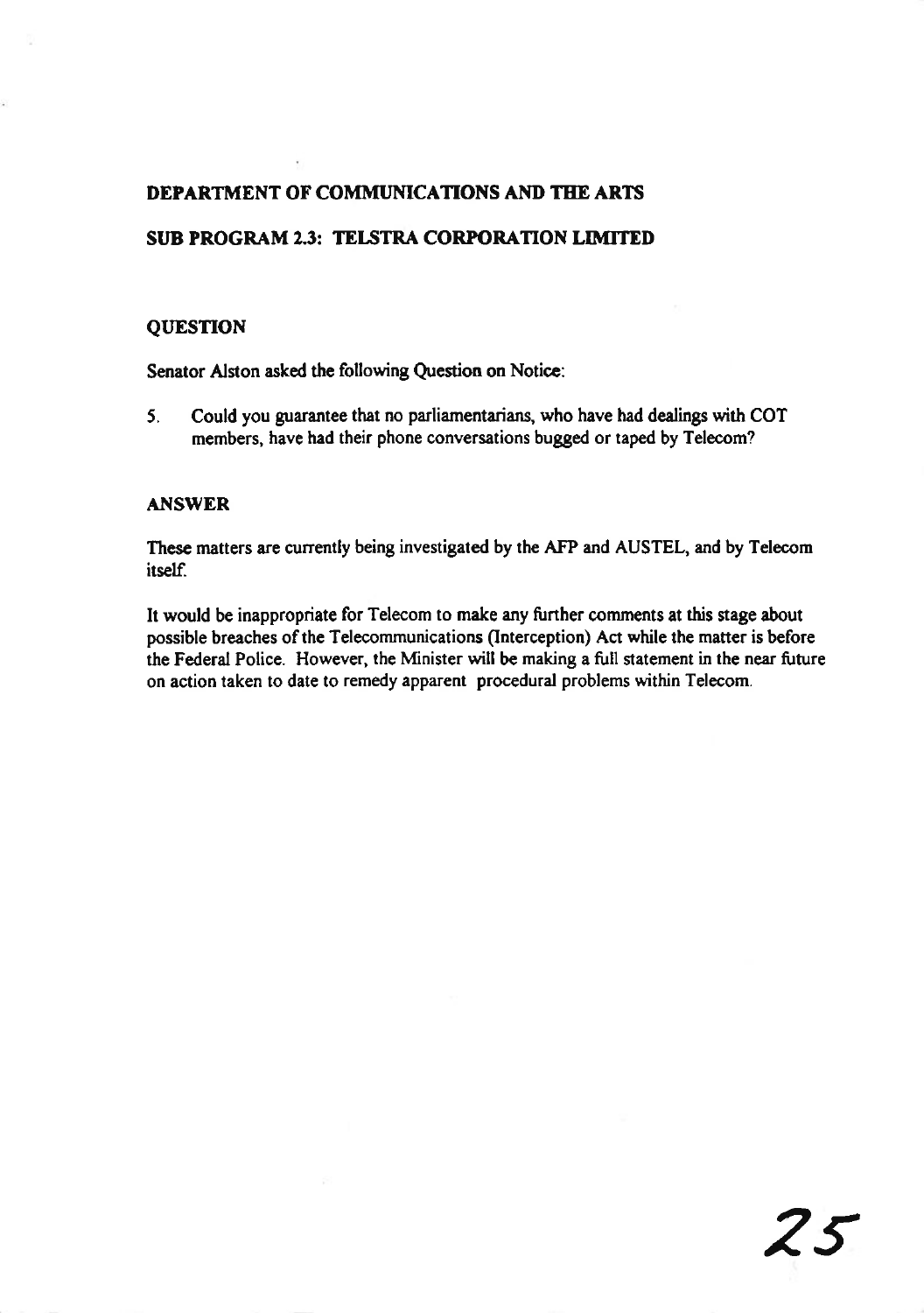# SUB PROGRAM 2.3: TELSTRA CORPORATION LIMITED

### **QUESTION**

Senator Alston asked the following Question on Notice:

9. Who authorised the taping of COT members'phone conversations and how many and which Telecom employees were involved in either the voice recordings, transcribing the recording or analysing the tapes?

### ANSWER

See answer provided to Question 5.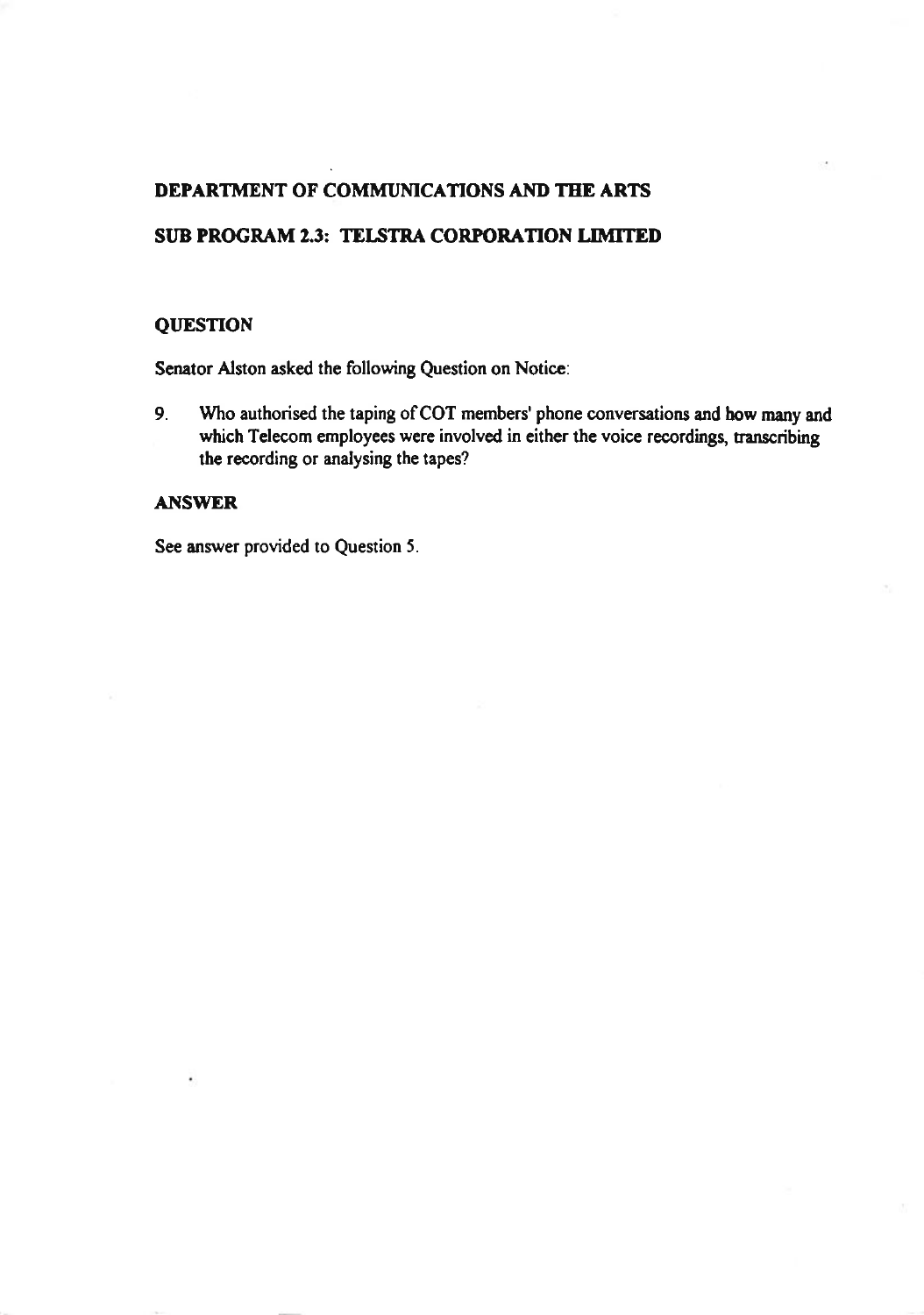# SUB PROGRAM 2.3: TELSTRA CORPORATION LIMITED

### **QUESTION**

Senator Alston asked the following Question on Notice:

10. On what basis is Telecom denying copies of tapes to those customers which it has admitted to taping?

### ANSWER

Requests from two of the customers have been received by Telecom. The customers have been advised that the original tapes have been handed to AUSTEL under direction and in accordance with advice from the Attorney General's Depanment. AUSTEL has since passed the tapes to the AFP.

These tapes were originals and no copies have been made by Telecom. Therefore, Telecom is unable to provide copies of the tapes. No transcripts were ever prepared.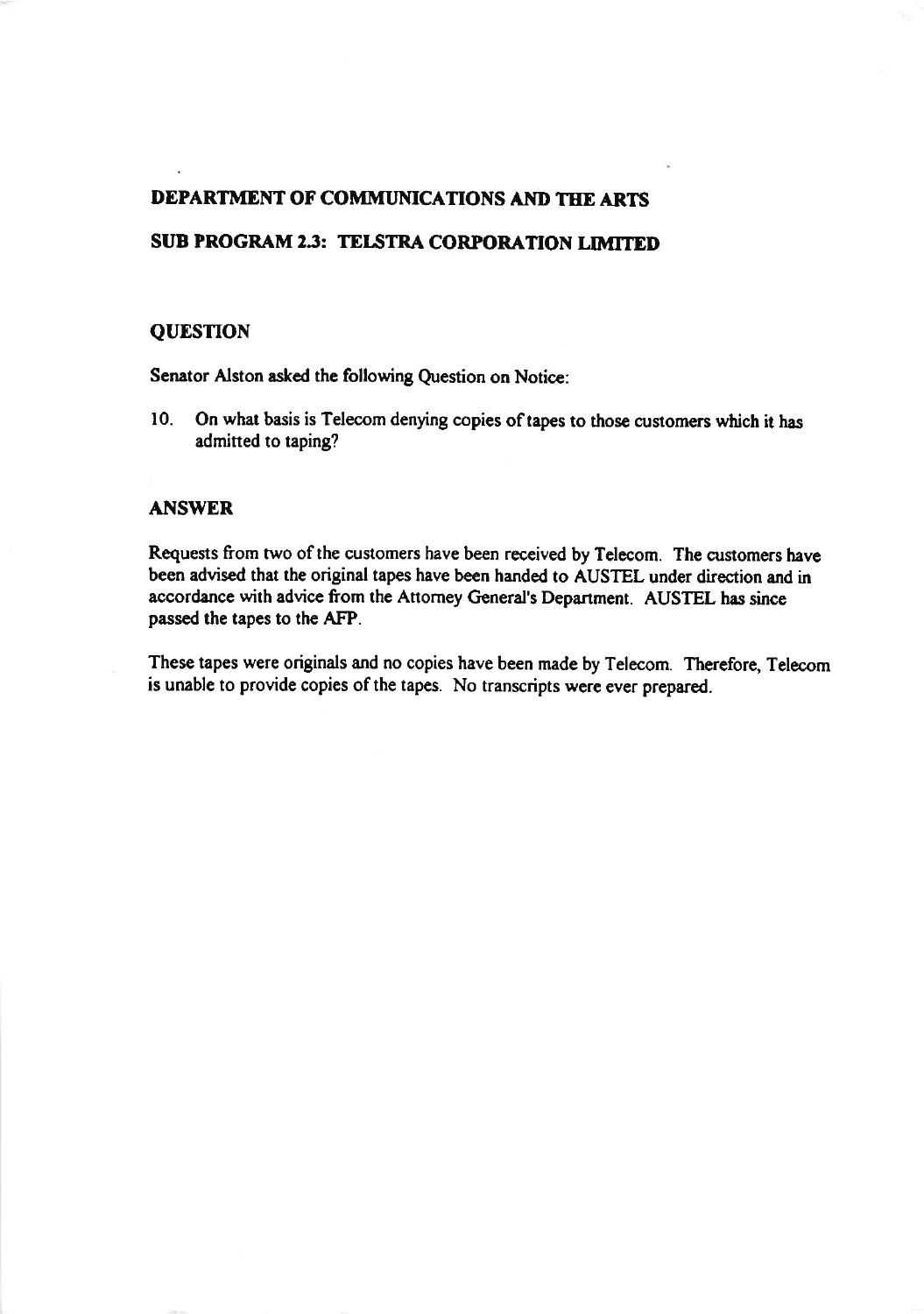# SUB PROGRAM 2.3: TELSTRA CORPORATION LIMITED

## **QUESTION**

Senator Alston asked the following Question on Notice:

I l.

- (a) How many customers has Telecom recorded as having had their phone conversations taped without their knowledge or consent since 1990?
- (b) Of these how many were customers who had compensation claims, including ex Telecom employees, against Telecom?

## ANSWER

See answer provided to Question 5.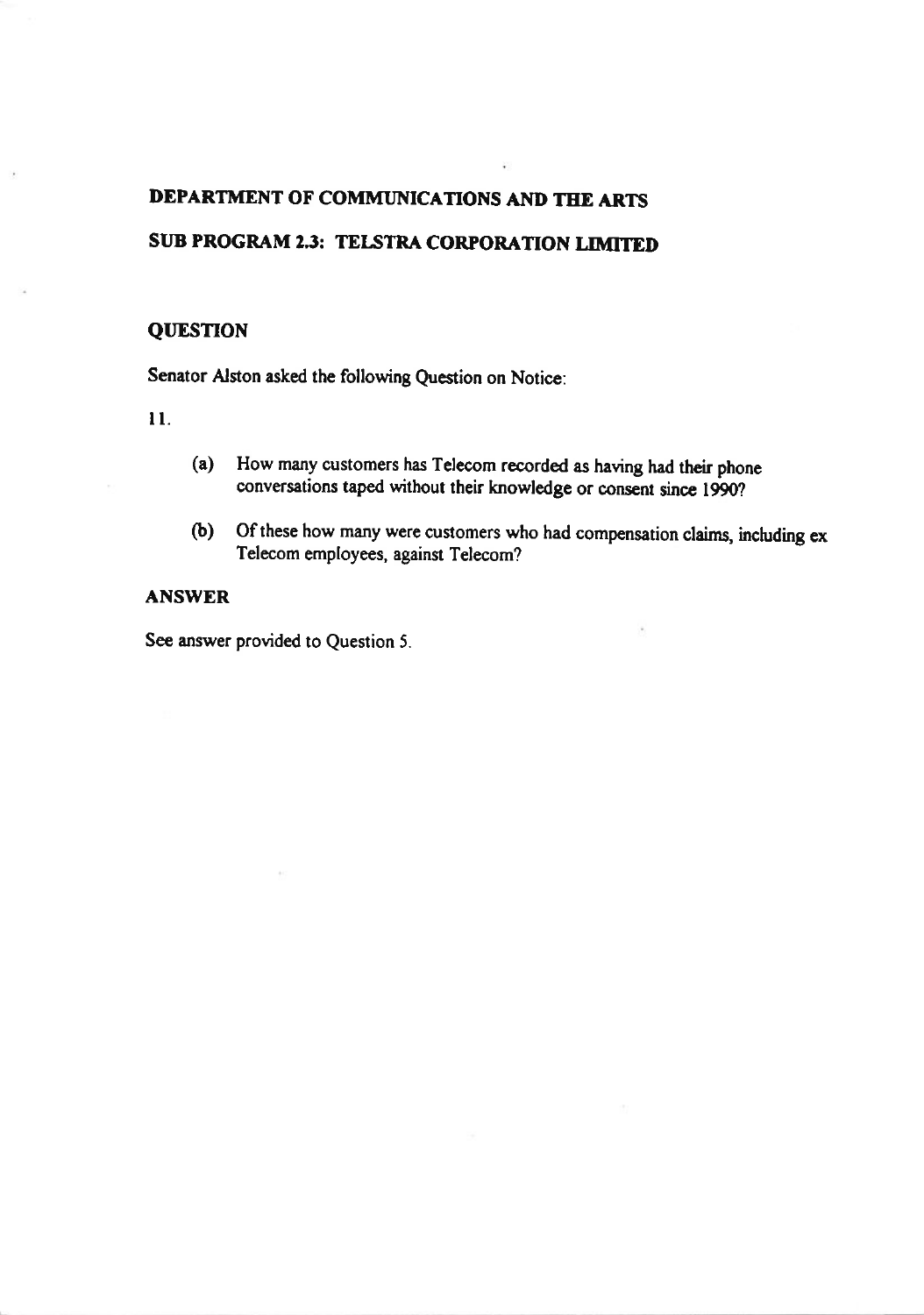## SUB PROGRAM 2.3 : TELSTRA CORPORATION LIMITED

### **QUESTION**

Senator Alston asked the following Question on Notice:

Why did Telecom breach its own privacy guide-lines and how will it ensure that the  $15.$ revised guide-lines currently being devised by the Telecommunications Industry Ombudsman will not be open to similar breaches or abuses?

### **ANSWER**

See answer to Question 5. The Minister for Communications will be making a comprehensive statement on all of these matters in the near future, after further consultation with Telecom and other relevant parties.